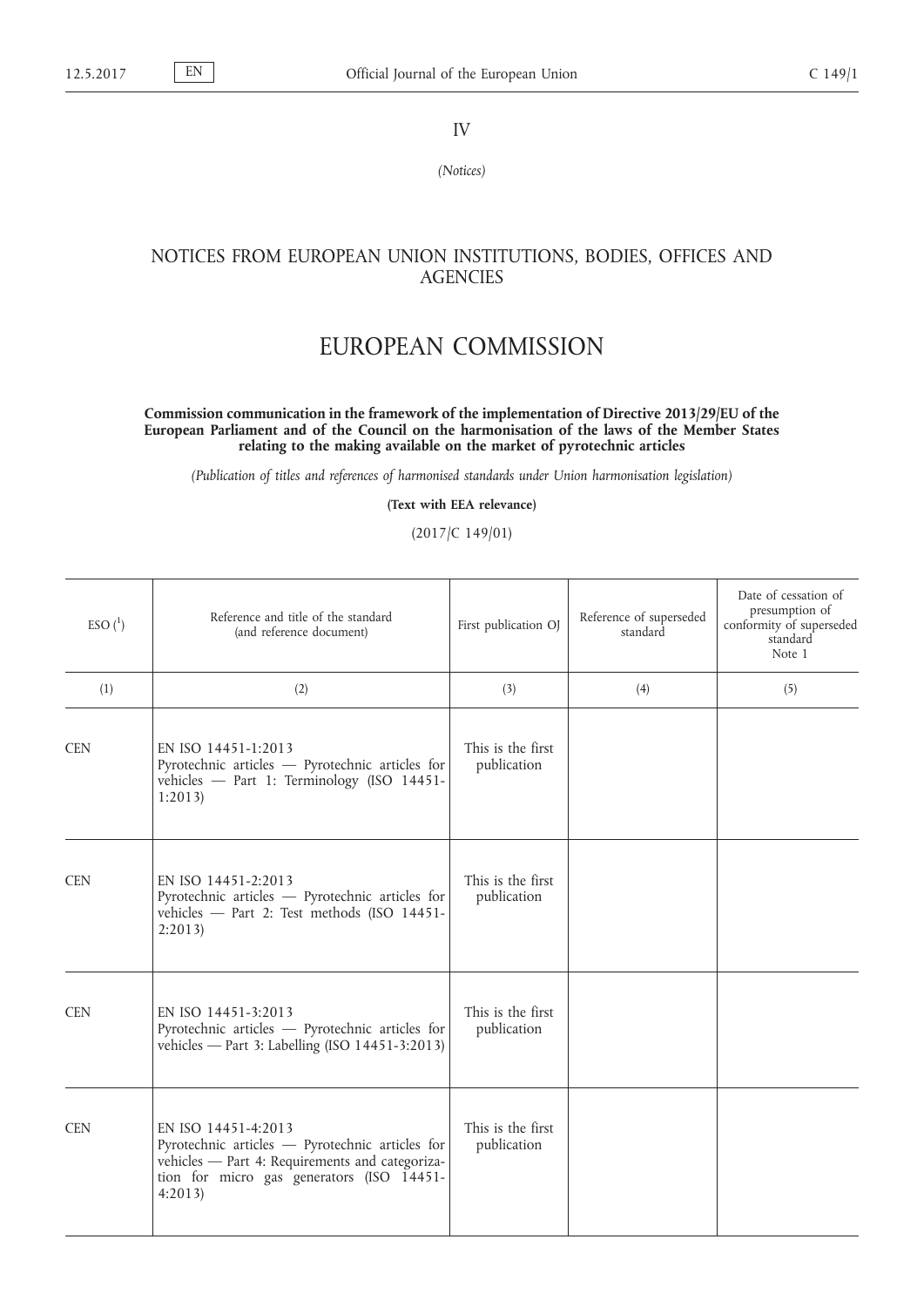| (1)        | (2)                                                                                                                                                                                   | (3)                              | (4)                           | (5)       |
|------------|---------------------------------------------------------------------------------------------------------------------------------------------------------------------------------------|----------------------------------|-------------------------------|-----------|
| <b>CEN</b> | EN ISO 14451-5:2013<br>Pyrotechnic articles - Pyrotechnic articles for<br>vehicles - Part 5: Requirements and categoriza-<br>tion for airbag gas generators (ISO 14451-<br>5:2013     | This is the first<br>publication |                               |           |
| <b>CEN</b> | EN ISO 14451-6:2013<br>Pyrotechnic articles - Pyrotechnic articles for<br>vehicles - Part 6: Requirements and categoriza-<br>tion for airbag modules (ISO 14451-6:2013)               | This is the first<br>publication |                               |           |
| <b>CEN</b> | EN ISO 14451-7:2013<br>Pyrotechnic articles - Pyrotechnic articles for<br>vehicles - Part 7: Requirements and categoriza-<br>tion for seatbelt pretensioners (ISO 14451-<br>7:2013    | This is the first<br>publication |                               |           |
| <b>CEN</b> | EN ISO 14451-8:2013<br>Pyrotechnic articles - Pyrotechnic articles for<br>vehicles - Part 8: Requirements and categoriza-<br>tion for igniters $(ISO 14451-8:2013)$                   | This is the first<br>publication |                               |           |
| <b>CEN</b> | EN ISO 14451-9:2013<br>Pyrotechnic articles - Pyrotechnic articles for<br>vehicles - Part 9: Requirements and categoriza-<br>tion for actuators (ISO 14451-9:2013)                    | This is the first<br>publication |                               |           |
| <b>CEN</b> | EN ISO 14451-10:2013<br>Pyrotechnic articles - Pyrotechnic articles for<br>vehicles - Part 10: Requirements and categor-<br>ization for semi-finished products (ISO 14451-<br>10:2013 | This is the first<br>publication |                               |           |
| <b>CEN</b> | EN 15947-1:2015<br>Pyrotechnic articles - Fireworks, Categories F1,<br>$F2$ and $F3$ - Part 1: Terminology                                                                            | This is the first<br>publication | EN 15947-1:2010<br>Note 2.1   | 30.6.2016 |
| <b>CEN</b> | EN 15947-2:2015<br>Pyrotechnic articles - Fireworks, Categories F1,<br>F2, and F3 - Part 2: Categories and types of<br>firework                                                       | This is the first<br>publication | EN 15947-2:2010<br>Note $2.1$ | 30.6.2016 |
| <b>CEN</b> | EN 15947-3:2015<br>Pyrotechnic articles - Fireworks, Categories F1,<br>F2, and F3 - Part 3: Minimum labelling<br>requirements                                                         | This is the first<br>publication | EN 15947-3:2010<br>Note $2.1$ | 30.6.2016 |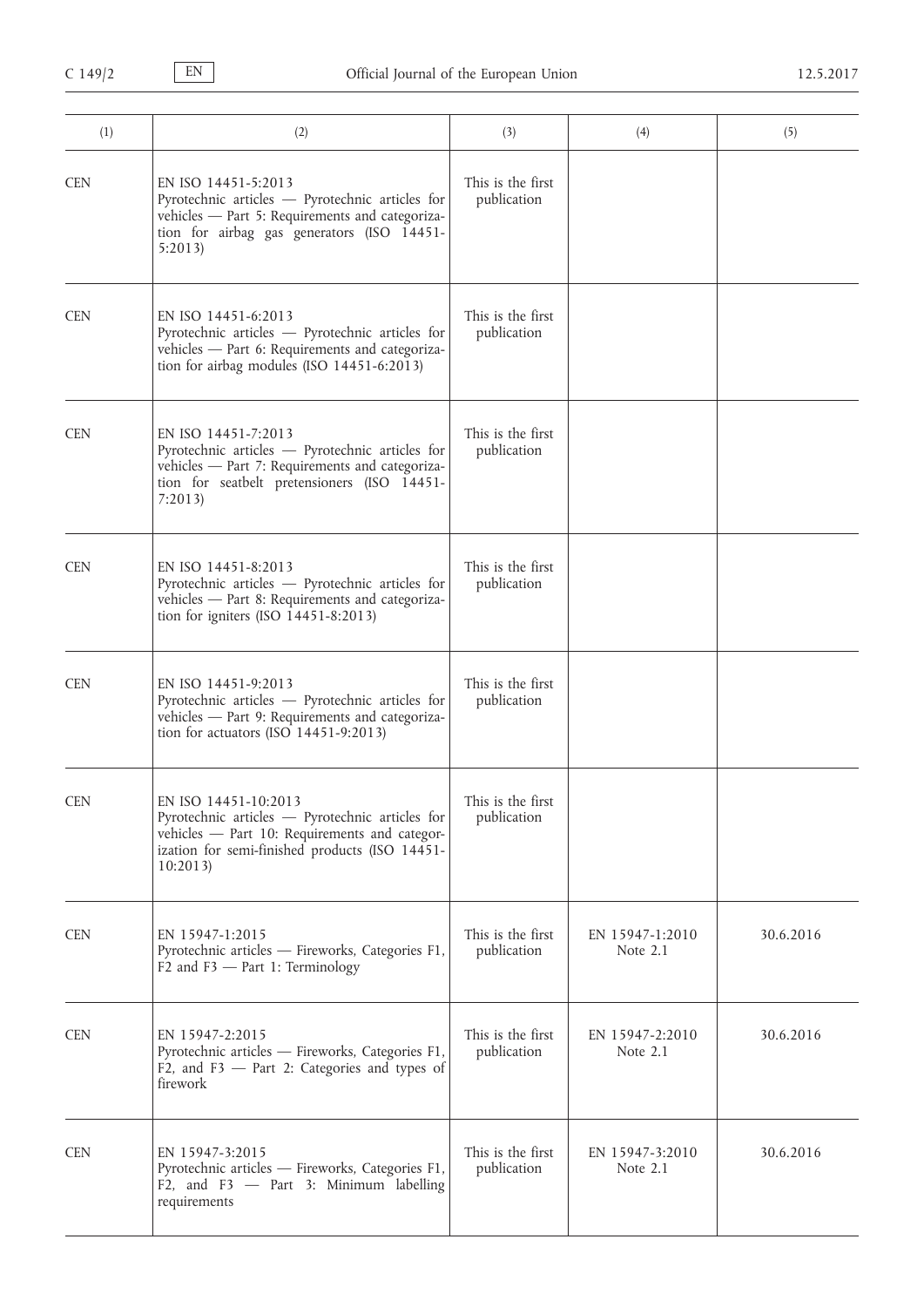| (1)        | (2)                                                                                                                                                 | (3)                              | (4)                         | (5)       |
|------------|-----------------------------------------------------------------------------------------------------------------------------------------------------|----------------------------------|-----------------------------|-----------|
| <b>CEN</b> | EN 15947-4:2015<br>Pyrotechnic articles - Fireworks, Categories F1,<br>F <sub>2</sub> and F <sub>3</sub> - Part 4: Test methods                     | This is the first<br>publication | EN 15947-4:2010<br>Note 2.1 | 30.6.2016 |
| <b>CEN</b> | EN 15947-5:2015<br>Pyrotechnic articles - Fireworks, Categories F1,<br>F2, and F3 - Part 5: Requirements for<br>construction and performance        | This is the first<br>publication | EN 15947-5:2010<br>Note 2.1 | 30.6.2016 |
| <b>CEN</b> | EN 16256-1:2012<br>Pyrotechnic articles - Theatrical pyrotechnic<br>articles - Part 1: Terminology                                                  | This is the first<br>publication |                             |           |
| <b>CEN</b> | EN 16256-2:2012<br>Pyrotechnic articles - Theatrical pyrotechnic<br>articles - Part 2: Categories of theatrical<br>pyrotechnic articles             | This is the first<br>publication |                             |           |
| <b>CEN</b> | EN 16256-3:2012<br>Pyrotechnic articles - Theatrical pyrotechnic<br>articles - Part 3: Requirements for construction<br>and performance             | This is the first<br>publication |                             |           |
| <b>CEN</b> | EN 16256-4:2012<br>Pyrotechnic articles - Theatrical pyrotechnic<br>articles - Part 4: Minimum labelling require-<br>ments and instructions for use | This is the first<br>publication |                             |           |
| <b>CEN</b> | EN 16256-5:2012<br>Pyrotechnic articles - Theatrical pyrotechnic<br>articles - Part 5: Test methods                                                 | This is the first<br>publication |                             |           |
| <b>CEN</b> | EN 16261-1:2012<br>Pyrotechnic articles - Fireworks, category 4 -<br>Part 1: Terminology                                                            | This is the first<br>publication |                             |           |
| <b>CEN</b> | EN 16261-2:2013<br>Pyrotechnic articles - Fireworks, Category 4 -<br>Part 2: Requirements                                                           | This is the first<br>publication |                             |           |
| <b>CEN</b> | EN 16261-3:2012<br>Pyrotechnic articles - Fireworks, Category 4 -<br>Part 3: Test methods                                                           | This is the first<br>publication |                             |           |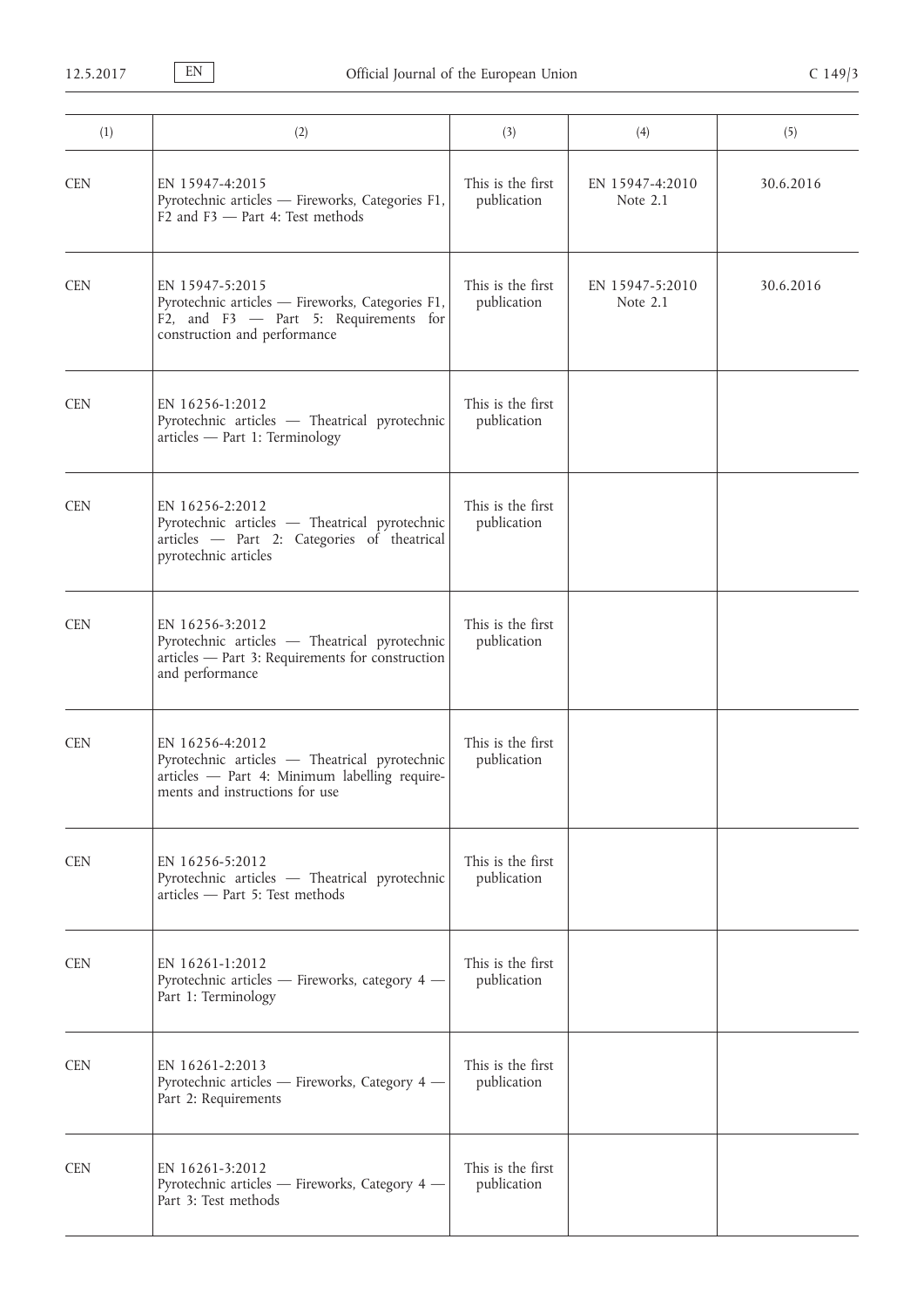| $_{(1)}$   | (2)                                                                                                                                     |                                  | (4) |  |
|------------|-----------------------------------------------------------------------------------------------------------------------------------------|----------------------------------|-----|--|
| <b>CEN</b> | EN 16261-4:2012<br>Pyrotechnic articles - Fireworks, Category 4 -<br>Part 4: Minimum labelling requirements and<br>instructions for use | This is the first<br>publication |     |  |

 $\binom{1}{1}$ ) ESO: European standardisation organisation:

— CEN: Avenue Marnix 17, B-1000, Brussels, Tel. +32 2 5500811; fax + 32 2 5500819 [\(http://www.cen.eu\)](http://www.cen.eu)

— CENELEC: Avenue Marnix 17, B-1000, Brussels, Tel. +32 2 5196871; fax + 32 2 5196919 ([http://www.cenelec.eu\)](http://www.cenelec.eu)

— ETSI: 650, route des Lucioles, F-06921 Sophia Antipolis, Tel. +33 492 944200; fax +33 493 654716, ([http://www.etsi.eu\)](http://www.etsi.eu)

- Note 1: Generally the date of cessation of presumption of conformity will be the date of withdrawal ('dow'), set by the European standardisation organisation, but attention of users of these standards is drawn to the fact that in certain exceptional cases this can be otherwise.
- Note 2.1: The new (or amended) standard has the same scope as the superseded standard. On the date stated, the superseded standard ceases to give presumption of conformity with the essential or other requirements of the relevant Union legislation.
- Note 2.2: The new standard has a broader scope than the superseded standard. On the date stated, the superseded standard ceases to give presumption of conformity with the essential or other requirements of the relevant Union legislation.
- Note 2.3: The new standard has a narrower scope than the superseded standard. On the date stated, the (partially) superseded standard ceases to give presumption of conformity with the essential or other requirements of the relevant Union legislation for those products or services that fall within the scope of the new standard. Presumption of conformity with the essential or other requirements of the relevant Union legislation for products or services that still fall within the scope of the (partially) superseded standard, but that do not fall within the scope of the new standard, is unaffected.
- Note 3: In case of amendments, the referenced standard is EN CCCCC:YYYY, its previous amendments, if any, and the new, quoted amendment. The superseded standard therefore consists of EN CCCCC:YYYY and its previous amendments, if any, but without the new quoted amendment. On the date stated, the superseded standard ceases to give presumption of conformity with the essential or other requirements of the relevant Union legislation.

## NOTE:

- Any information concerning the availability of the standards can be obtained either from the European standardisation organisations or from the national standardisation bodies the list of which is published in the *Official Journal of the*  European Union according to Article 27 of the Regulation (EU) No 1025/2012 (<sup>1</sup>).
- Standards are adopted by the European standardisation organisations in English (CEN and Cenelec also publish in French and German). Subsequently, the titles of the standards are translated into all other required official languages of the European Union by the national standardisation bodies. The European Commission is not responsible for the correctness of the titles which have been presented for publication in the Official Journal.
- References to Corrigenda '…/AC:YYYY' are published for information only. A Corrigendum removes printing, linguistic or similar errors from the text of a standard and may relate to one or more language versions (English, French and/or German) of a standard as adopted by a European standardisation organisation.
- Publication of the references in the *Official Journal of the European Union* does not imply that the standards are available in all the official languages of the European Union.